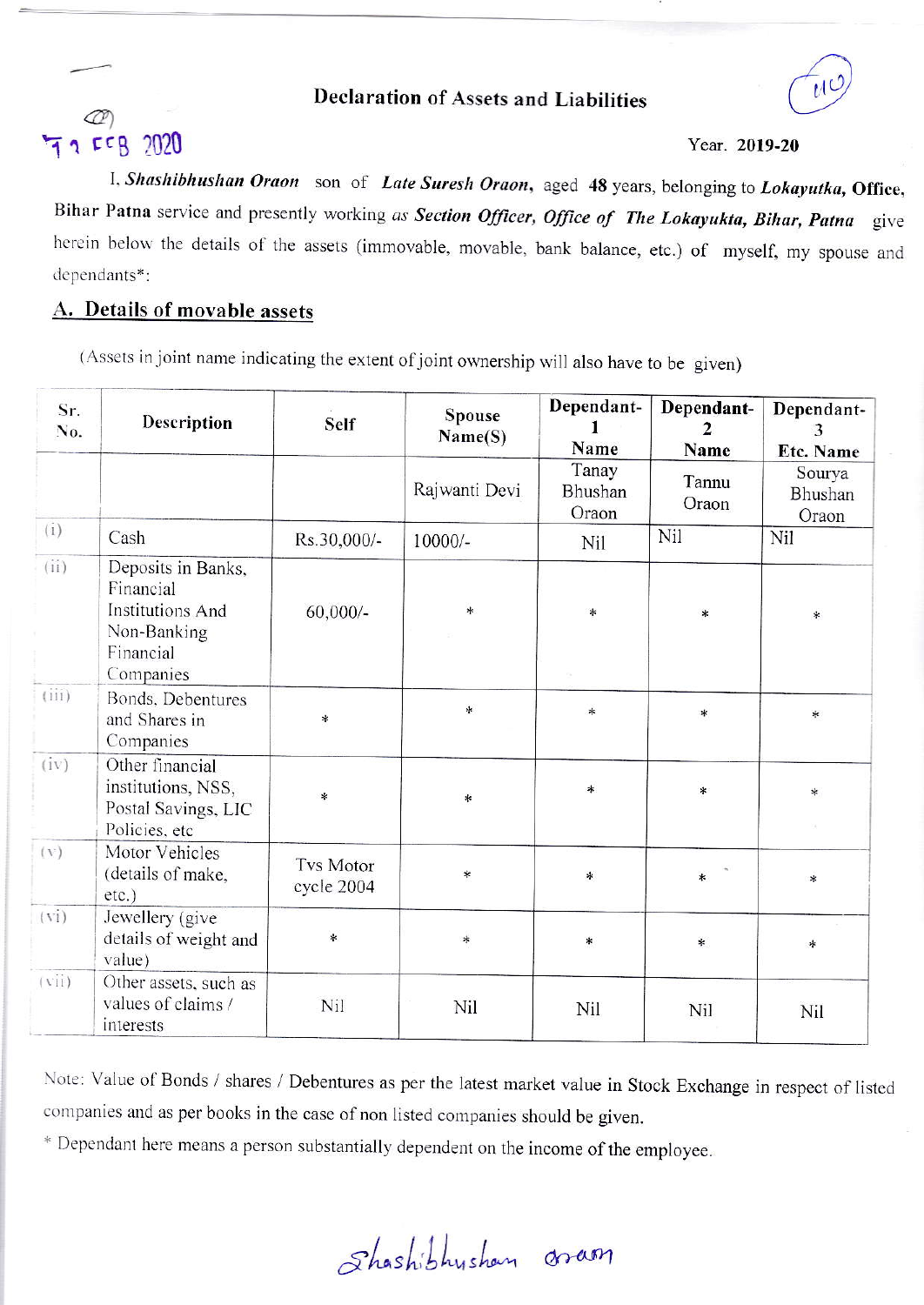$10q$ 

## Details f Immovable assets

[Note: Properties in joint ownership indicating the extent of joint ownership will also have to be indicated]

| Sr.<br>No. | Description                                                                                                                                                | <b>Self</b>                                                                | Spouse<br>Name(S)    | Dependant-1<br>Name       | Dependant-2<br>Name | Dependant-<br>3<br><b>Etc. Name</b> |
|------------|------------------------------------------------------------------------------------------------------------------------------------------------------------|----------------------------------------------------------------------------|----------------------|---------------------------|---------------------|-------------------------------------|
| (i)        | Agricultural Land<br>- Location(s) - Survey<br>number(s)<br>- Extent (Total<br>measurement)<br>-Current market value                                       | Nil                                                                        | Smt.Rajwanti<br>Devi | Tanay<br>Bhushan<br>Oraon | Tannu Oraon         | Sourya<br>Bhushan<br>Oraon          |
| (ii)       | Non-Agricultural Land<br>- Location(s)<br>- Survey number(s)<br>- Extent (Total<br>measurement)<br>-Current market value                                   | Nil                                                                        | Nil                  | Nil                       | Nil                 | Nil                                 |
| (iii)      | <b>Buildings Commercial</b><br>and residential)<br>Location(s)<br>- Survey /door<br>number(s)<br>- Extent (Total<br>measurement)<br>- Current market value | Khata No-<br>488/C, 5<br>Katta,<br>S.Nagar<br>Bajra<br>Ranchi<br>Jharkhand | Nil                  | Nil                       | Nil                 | Nil                                 |
| (iv)       | Houses / Apartments,<br>etc. - Location(s)<br>- Survey /door<br>number(s)<br>- Extent (Total<br>measurement) -<br>Current market value                     | Nil                                                                        | Nil                  | Nil                       | Nil                 | Nil                                 |
| (v)        | Others (such as interest<br>in property)                                                                                                                   | Nil                                                                        | Nil                  | Nil                       | Nil                 | Nil                                 |

(2) I give herein below the details of my liabilities / overdues to public financial institutions and government dues:-

[Note : Please give separate details for each item)

| Sr.<br>No. | Description                                                                                | Name & address of Bank<br>/ Financial Institutions(s)<br>/ Department (s) | Amount outstanding as<br>on 10-02-2020<br>25,36,901/- |  |
|------------|--------------------------------------------------------------------------------------------|---------------------------------------------------------------------------|-------------------------------------------------------|--|
|            | (i) Loans from Banks                                                                       | LIC Housing finance Ltd<br>Rs 28,65,000/-                                 |                                                       |  |
|            | (ii) Loans from financial institutions                                                     |                                                                           |                                                       |  |
|            | (iii) Government Dues:<br>(a) dues to departments dealing with<br>government accommodation |                                                                           |                                                       |  |
|            | (b) dues to departments dealing with<br>supply of water                                    | Nil                                                                       | Nil                                                   |  |

Shashibhyshan coran